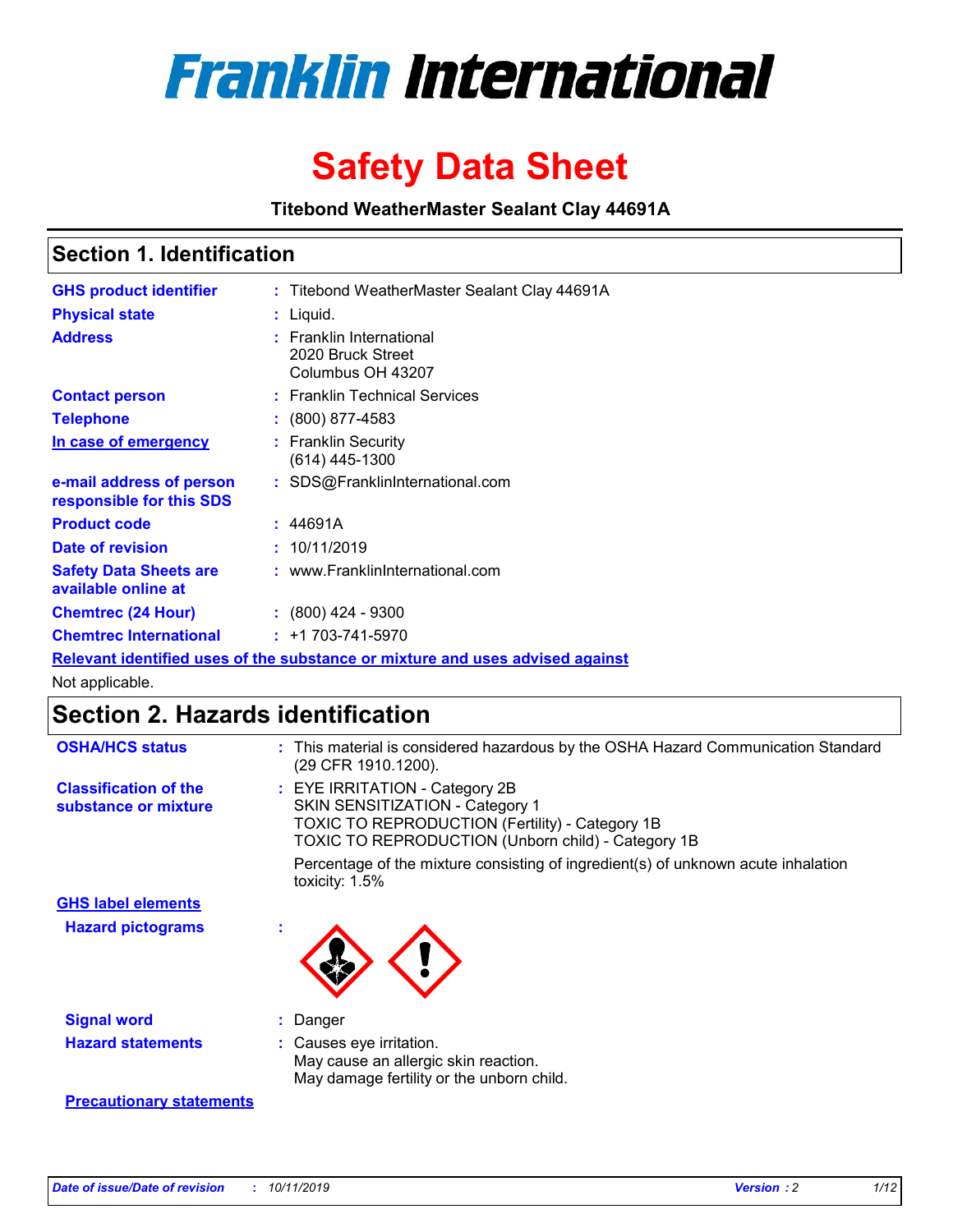### **Section 2. Hazards identification**

| <b>Prevention</b>                          | : Obtain special instructions before use. Do not handle until all safety precautions have<br>been read and understood. Wear protective gloves. Wear eye or face protection.<br>Wear protective clothing. Avoid breathing vapor. Wash hands thoroughly after handling.<br>Contaminated work clothing must not be allowed out of the workplace.                                                        |
|--------------------------------------------|------------------------------------------------------------------------------------------------------------------------------------------------------------------------------------------------------------------------------------------------------------------------------------------------------------------------------------------------------------------------------------------------------|
| <b>Response</b>                            | : IF exposed or concerned: Get medical attention. IF ON SKIN: Wash with plenty of<br>soap and water. Wash contaminated clothing before reuse. If skin irritation or rash<br>occurs: Get medical attention. IF IN EYES: Rinse cautiously with water for several<br>minutes. Remove contact lenses, if present and easy to do. Continue rinsing. If eye<br>irritation persists: Get medical attention. |
| <b>Storage</b>                             | : Store locked up.                                                                                                                                                                                                                                                                                                                                                                                   |
| <b>Disposal</b>                            | : Dispose of contents and container in accordance with all local, regional, national and<br>international regulations.                                                                                                                                                                                                                                                                               |
| <b>Hazards not otherwise</b><br>classified | : Product generates methanol during cure.                                                                                                                                                                                                                                                                                                                                                            |
|                                            |                                                                                                                                                                                                                                                                                                                                                                                                      |

### **Section 3. Composition/information on ingredients**

| <b>Substance/mixture</b><br>Mixture                  |                   |                     |
|------------------------------------------------------|-------------------|---------------------|
| <b>Ingredient name</b>                               | $\frac{9}{6}$     | <b>CAS number</b>   |
| 3-aminopropyltriethoxysilane<br>Dibutyltin dilaurate | l≤3<br>$\leq 0.3$ | 919-30-2<br>77-58-7 |

Any concentration shown as a range is to protect confidentiality or is due to batch variation.

**There are no additional ingredients present which, within the current knowledge of the supplier and in the concentrations applicable, are classified as hazardous to health or the environment and hence require reporting in this section.**

**Occupational exposure limits, if available, are listed in Section 8.**

### **Section 4. First aid measures**

| <b>Description of necessary first aid measures</b> |                                                                                                                                                                                                                                                                                                                                                                                                                                                                                                                                                                                                                                                                                                                                                                           |  |  |  |
|----------------------------------------------------|---------------------------------------------------------------------------------------------------------------------------------------------------------------------------------------------------------------------------------------------------------------------------------------------------------------------------------------------------------------------------------------------------------------------------------------------------------------------------------------------------------------------------------------------------------------------------------------------------------------------------------------------------------------------------------------------------------------------------------------------------------------------------|--|--|--|
| <b>Eye contact</b>                                 | : Immediately flush eyes with plenty of water, occasionally lifting the upper and lower<br>eyelids. Check for and remove any contact lenses. Continue to rinse for at least 10<br>minutes. If irritation persists, get medical attention.                                                                                                                                                                                                                                                                                                                                                                                                                                                                                                                                 |  |  |  |
| <b>Inhalation</b>                                  | : Remove victim to fresh air and keep at rest in a position comfortable for breathing. If<br>not breathing, if breathing is irregular or if respiratory arrest occurs, provide artificial<br>respiration or oxygen by trained personnel. It may be dangerous to the person providing<br>aid to give mouth-to-mouth resuscitation. Get medical attention. If unconscious, place<br>in recovery position and get medical attention immediately. Maintain an open airway.<br>Loosen tight clothing such as a collar, tie, belt or waistband. In case of inhalation of<br>decomposition products in a fire, symptoms may be delayed. The exposed person may<br>need to be kept under medical surveillance for 48 hours.                                                       |  |  |  |
| <b>Skin contact</b>                                | : Wash with plenty of soap and water. Remove contaminated clothing and shoes. Wash<br>contaminated clothing thoroughly with water before removing it, or wear gloves.<br>Continue to rinse for at least 10 minutes. Get medical attention. In the event of any<br>complaints or symptoms, avoid further exposure. Wash clothing before reuse. Clean<br>shoes thoroughly before reuse.                                                                                                                                                                                                                                                                                                                                                                                     |  |  |  |
| <b>Ingestion</b>                                   | : Wash out mouth with water. Remove dentures if any. Remove victim to fresh air and<br>keep at rest in a position comfortable for breathing. If material has been swallowed and<br>the exposed person is conscious, give small quantities of water to drink. Stop if the<br>exposed person feels sick as vomiting may be dangerous. Do not induce vomiting<br>unless directed to do so by medical personnel. If vomiting occurs, the head should be<br>kept low so that vomit does not enter the lungs. Get medical attention. Never give<br>anything by mouth to an unconscious person. If unconscious, place in recovery position<br>and get medical attention immediately. Maintain an open airway. Loosen tight clothing<br>such as a collar, tie, belt or waistband. |  |  |  |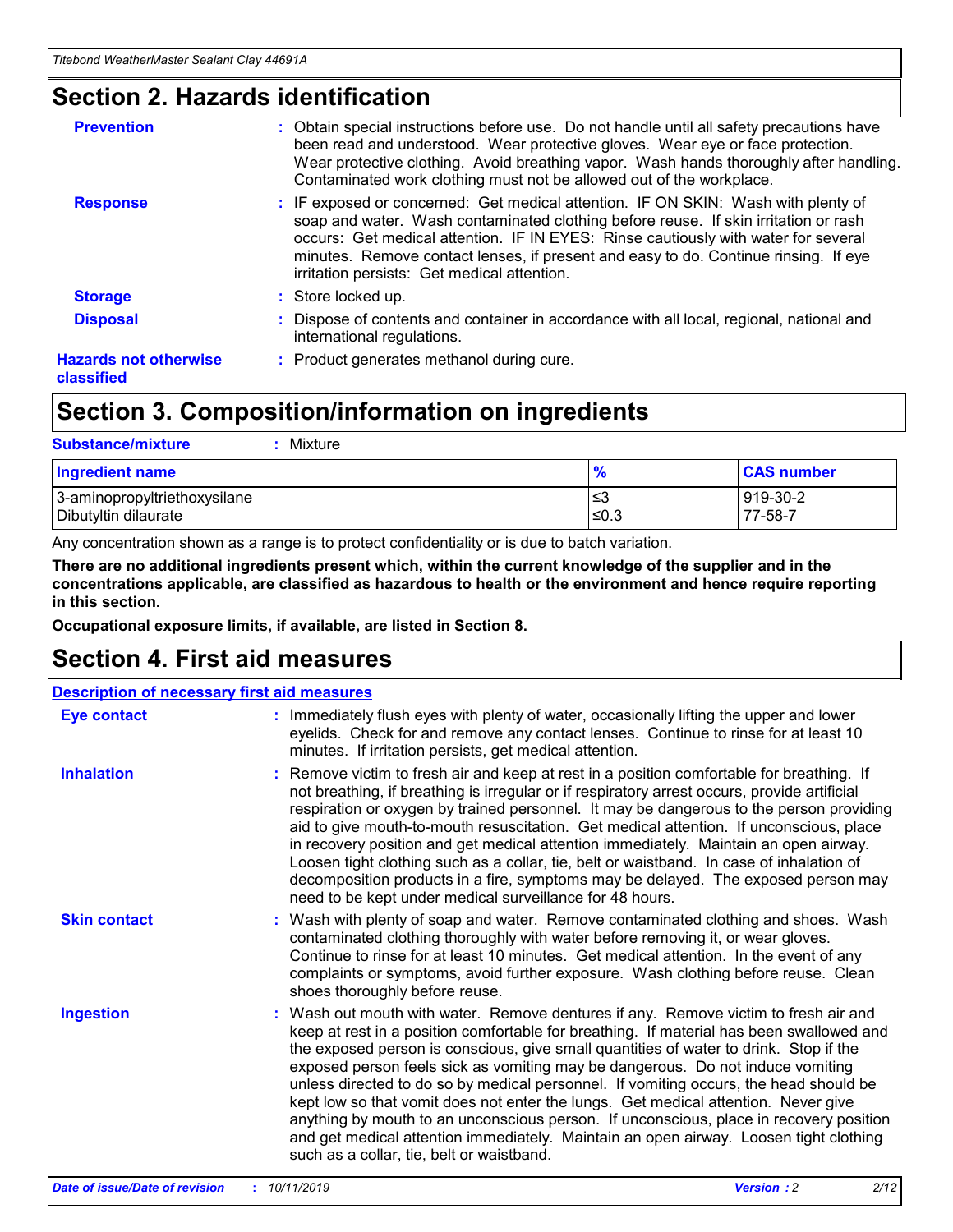## **Section 4. First aid measures**

| Most important symptoms/effects, acute and delayed |                                       |                                                                                                                                                                                                                                                                                                                                                                                                                 |  |  |  |
|----------------------------------------------------|---------------------------------------|-----------------------------------------------------------------------------------------------------------------------------------------------------------------------------------------------------------------------------------------------------------------------------------------------------------------------------------------------------------------------------------------------------------------|--|--|--|
|                                                    | <b>Potential acute health effects</b> |                                                                                                                                                                                                                                                                                                                                                                                                                 |  |  |  |
| <b>Eye contact</b>                                 |                                       | : May cause eye irritation.                                                                                                                                                                                                                                                                                                                                                                                     |  |  |  |
| <b>Inhalation</b>                                  |                                       | : No known significant effects or critical hazards.                                                                                                                                                                                                                                                                                                                                                             |  |  |  |
| <b>Skin contact</b>                                |                                       | : May cause skin irritation.                                                                                                                                                                                                                                                                                                                                                                                    |  |  |  |
| <b>Ingestion</b>                                   |                                       | : No known significant effects or critical hazards.                                                                                                                                                                                                                                                                                                                                                             |  |  |  |
| <b>Over-exposure signs/symptoms</b>                |                                       |                                                                                                                                                                                                                                                                                                                                                                                                                 |  |  |  |
| <b>Eye contact</b>                                 |                                       | : Adverse symptoms may include the following:<br>irritation<br>watering<br>redness                                                                                                                                                                                                                                                                                                                              |  |  |  |
| <b>Inhalation</b>                                  |                                       | : Adverse symptoms may include the following:<br>reduced fetal weight<br>increase in fetal deaths<br>skeletal malformations                                                                                                                                                                                                                                                                                     |  |  |  |
| <b>Skin contact</b>                                |                                       | : Adverse symptoms may include the following:<br>irritation<br>redness<br>reduced fetal weight<br>increase in fetal deaths<br>skeletal malformations                                                                                                                                                                                                                                                            |  |  |  |
| <b>Ingestion</b>                                   |                                       | : Adverse symptoms may include the following:<br>reduced fetal weight<br>increase in fetal deaths<br>skeletal malformations                                                                                                                                                                                                                                                                                     |  |  |  |
|                                                    |                                       | <b>Indication of immediate medical attention and special treatment needed, if necessary</b>                                                                                                                                                                                                                                                                                                                     |  |  |  |
| <b>Notes to physician</b>                          |                                       | : In case of inhalation of decomposition products in a fire, symptoms may be delayed.<br>The exposed person may need to be kept under medical surveillance for 48 hours.                                                                                                                                                                                                                                        |  |  |  |
| <b>Specific treatments</b>                         |                                       | : No specific treatment.                                                                                                                                                                                                                                                                                                                                                                                        |  |  |  |
| <b>Protection of first-aiders</b>                  |                                       | : No action shall be taken involving any personal risk or without suitable training. If it is<br>suspected that fumes are still present, the rescuer should wear an appropriate mask or<br>self-contained breathing apparatus. It may be dangerous to the person providing aid to<br>give mouth-to-mouth resuscitation. Wash contaminated clothing thoroughly with water<br>before removing it, or wear gloves. |  |  |  |

**See toxicological information (Section 11)**

### **Section 5. Fire-fighting measures**

| <b>Extinguishing media</b>                             |                                                                                                                                                                                                     |
|--------------------------------------------------------|-----------------------------------------------------------------------------------------------------------------------------------------------------------------------------------------------------|
| <b>Suitable extinguishing</b><br>media                 | : Use an extinguishing agent suitable for the surrounding fire.                                                                                                                                     |
| <b>Unsuitable extinguishing</b><br>media               | $:$ None known.                                                                                                                                                                                     |
| <b>Specific hazards arising</b><br>from the chemical   | : In a fire or if heated, a pressure increase will occur and the container may burst.                                                                                                               |
| <b>Hazardous thermal</b><br>decomposition products     | : Decomposition products may include the following materials:<br>carbon dioxide<br>carbon monoxide<br>nitrogen oxides<br>metal oxide/oxides                                                         |
| <b>Special protective actions</b><br>for fire-fighters | : Promptly isolate the scene by removing all persons from the vicinity of the incident if<br>there is a fire. No action shall be taken involving any personal risk or without suitable<br>training. |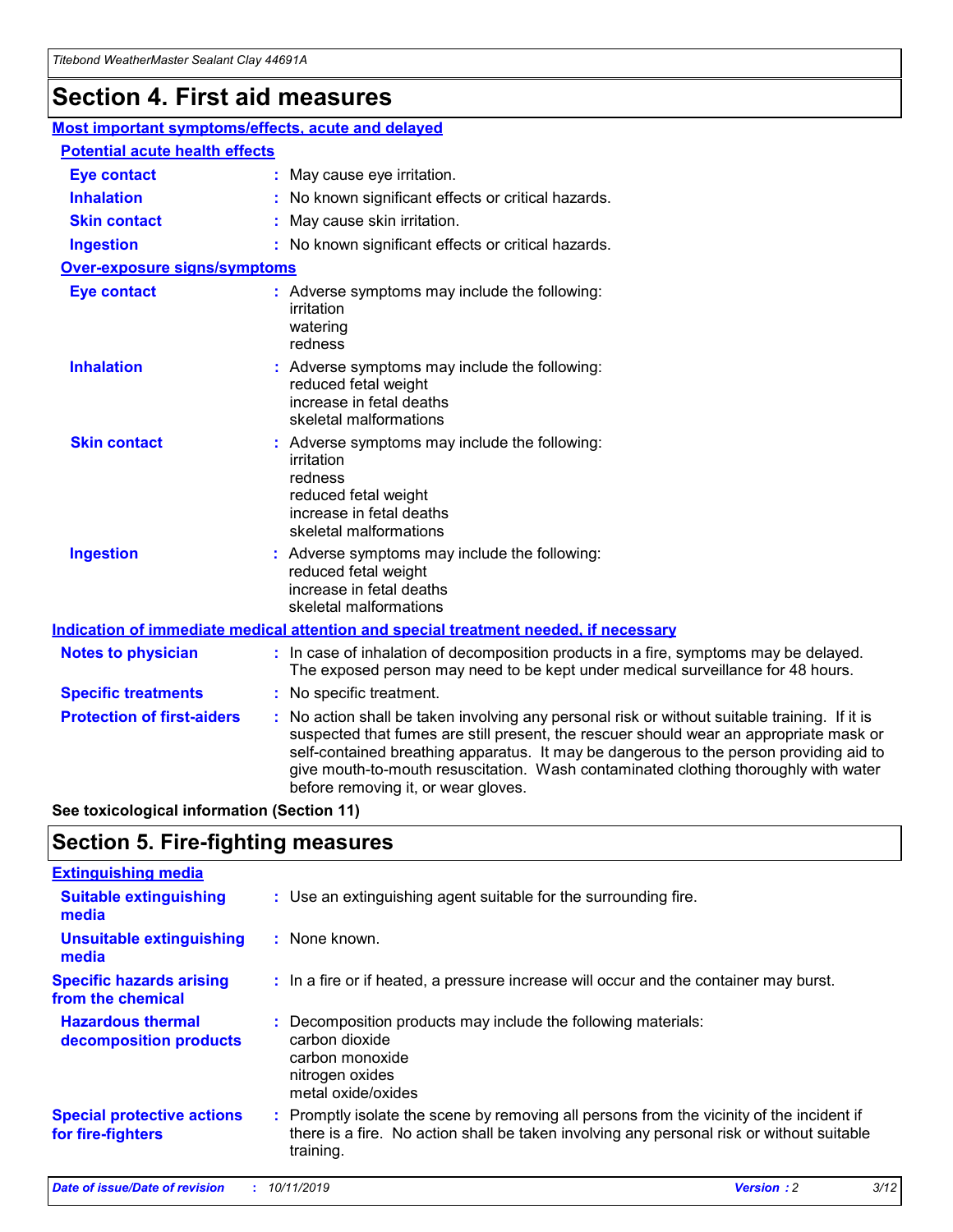### **Section 5. Fire-fighting measures**

**Special protective equipment for fire-fighters** Fire-fighters should wear appropriate protective equipment and self-contained breathing **:** apparatus (SCBA) with a full face-piece operated in positive pressure mode.

### **Section 6. Accidental release measures**

#### **Personal precautions, protective equipment and emergency procedures**

| For non-emergency<br>personnel                               | : No action shall be taken involving any personal risk or without suitable training.<br>Evacuate surrounding areas. Keep unnecessary and unprotected personnel from<br>entering. Do not touch or walk through spilled material. Avoid breathing vapor or mist.<br>Provide adequate ventilation. Wear appropriate respirator when ventilation is<br>inadequate. Put on appropriate personal protective equipment.                                                                                                                                                                                                                                                                                             |
|--------------------------------------------------------------|--------------------------------------------------------------------------------------------------------------------------------------------------------------------------------------------------------------------------------------------------------------------------------------------------------------------------------------------------------------------------------------------------------------------------------------------------------------------------------------------------------------------------------------------------------------------------------------------------------------------------------------------------------------------------------------------------------------|
|                                                              | For emergency responders : If specialized clothing is required to deal with the spillage, take note of any information in<br>Section 8 on suitable and unsuitable materials. See also the information in "For non-<br>emergency personnel".                                                                                                                                                                                                                                                                                                                                                                                                                                                                  |
| <b>Environmental precautions</b>                             | : Avoid dispersal of spilled material and runoff and contact with soil, waterways, drains<br>and sewers. Inform the relevant authorities if the product has caused environmental<br>pollution (sewers, waterways, soil or air).                                                                                                                                                                                                                                                                                                                                                                                                                                                                              |
| <b>Methods and materials for containment and cleaning up</b> |                                                                                                                                                                                                                                                                                                                                                                                                                                                                                                                                                                                                                                                                                                              |
| <b>Small spill</b>                                           | : Stop leak if without risk. Move containers from spill area. Dilute with water and mop up<br>if water-soluble. Alternatively, or if water-insoluble, absorb with an inert dry material and<br>place in an appropriate waste disposal container. Dispose of via a licensed waste<br>disposal contractor.                                                                                                                                                                                                                                                                                                                                                                                                     |
| <b>Large spill</b>                                           | : Stop leak if without risk. Move containers from spill area. Approach release from<br>upwind. Prevent entry into sewers, water courses, basements or confined areas. Wash<br>spillages into an effluent treatment plant or proceed as follows. Contain and collect<br>spillage with non-combustible, absorbent material e.g. sand, earth, vermiculite or<br>diatomaceous earth and place in container for disposal according to local regulations<br>(see Section 13). Dispose of via a licensed waste disposal contractor. Contaminated<br>absorbent material may pose the same hazard as the spilled product. Note: see<br>Section 1 for emergency contact information and Section 13 for waste disposal. |

### **Section 7. Handling and storage**

| <b>Precautions for safe handling</b>                                             |                                                                                                                                                                                                                                                                                                                                                                                                                                                                                                                                                                                                                                                                                                                                                                                                                                                  |
|----------------------------------------------------------------------------------|--------------------------------------------------------------------------------------------------------------------------------------------------------------------------------------------------------------------------------------------------------------------------------------------------------------------------------------------------------------------------------------------------------------------------------------------------------------------------------------------------------------------------------------------------------------------------------------------------------------------------------------------------------------------------------------------------------------------------------------------------------------------------------------------------------------------------------------------------|
| <b>Protective measures</b>                                                       | : Put on appropriate personal protective equipment (see Section 8). Persons with a<br>history of skin sensitization problems should not be employed in any process in which<br>this product is used. Avoid exposure - obtain special instructions before use. Avoid<br>exposure during pregnancy. Do not handle until all safety precautions have been read<br>and understood. Do not get in eyes or on skin or clothing. Do not ingest. Avoid<br>breathing vapor or mist. If during normal use the material presents a respiratory hazard,<br>use only with adequate ventilation or wear appropriate respirator. Keep in the original<br>container or an approved alternative made from a compatible material, kept tightly<br>closed when not in use. Empty containers retain product residue and can be hazardous.<br>Do not reuse container. |
| <b>Advice on general</b><br>occupational hygiene                                 | : Eating, drinking and smoking should be prohibited in areas where this material is<br>handled, stored and processed. Workers should wash hands and face before eating,<br>drinking and smoking. Remove contaminated clothing and protective equipment before<br>entering eating areas. See also Section 8 for additional information on hygiene<br>measures.                                                                                                                                                                                                                                                                                                                                                                                                                                                                                    |
| <b>Conditions for safe storage,</b><br>including any<br><b>incompatibilities</b> | Store between the following temperatures: 0 to 120°C (32 to 248°F). Store in<br>accordance with local regulations. Store in original container protected from direct<br>sunlight in a dry, cool and well-ventilated area, away from incompatible materials (see<br>Section 10) and food and drink. Store locked up. Keep container tightly closed and<br>sealed until ready for use. Containers that have been opened must be carefully<br>resealed and kept upright to prevent leakage. Do not store in unlabeled containers.<br>Use appropriate containment to avoid environmental contamination. See Section 10 for<br>incompatible materials before handling or use.                                                                                                                                                                         |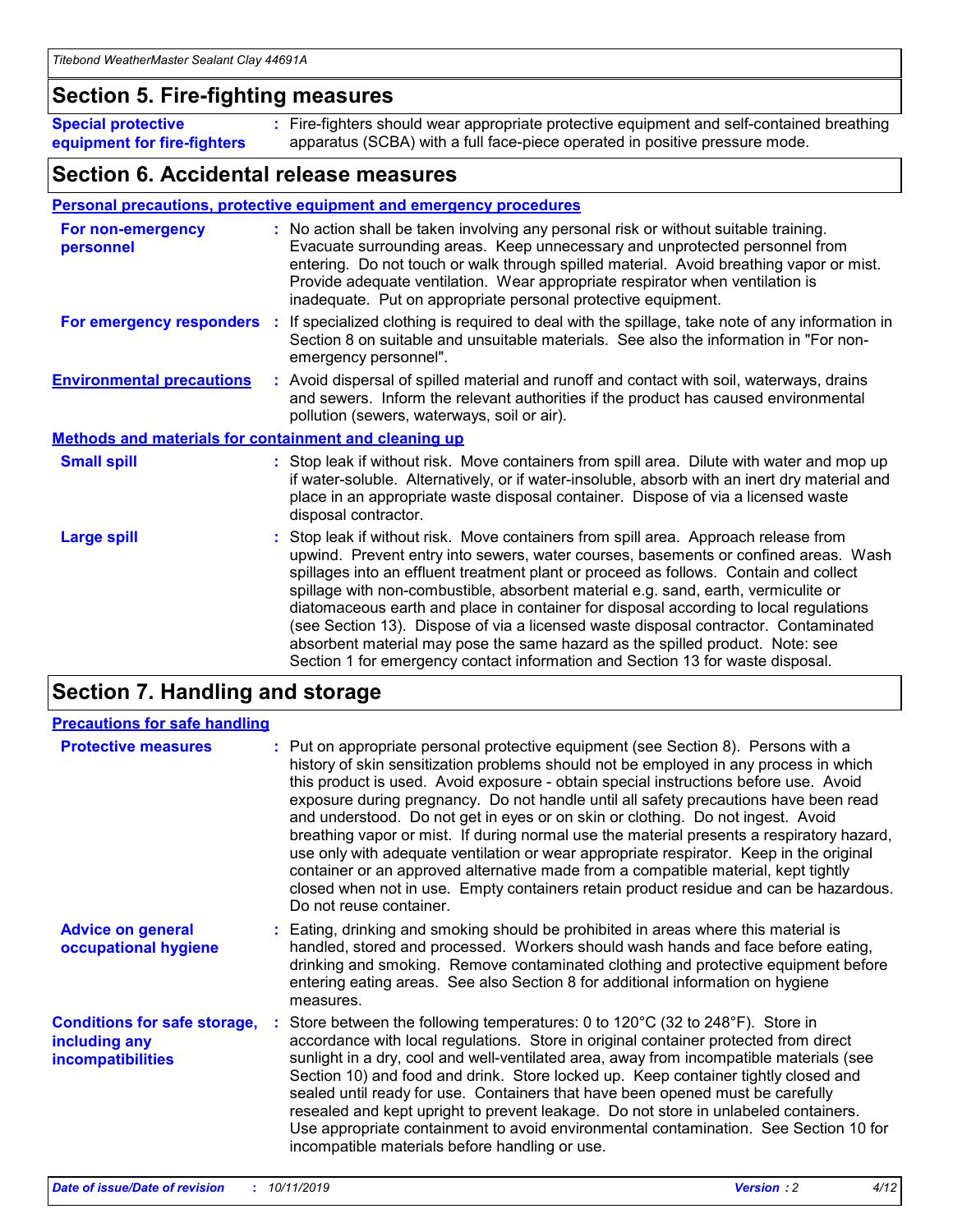## **Section 8. Exposure controls/personal protection**

#### **Control parameters**

#### **Occupational exposure limits**

| <b>Ingredient name</b>                               |    |                        | <b>Exposure limits</b>                                                                                                                                                                                                                                                                                                                                                                                                                                                                                                                                                                                                 |
|------------------------------------------------------|----|------------------------|------------------------------------------------------------------------------------------------------------------------------------------------------------------------------------------------------------------------------------------------------------------------------------------------------------------------------------------------------------------------------------------------------------------------------------------------------------------------------------------------------------------------------------------------------------------------------------------------------------------------|
| 3-aminopropyltriethoxysilane<br>Dibutyltin dilaurate |    |                        | None.<br>ACGIH TLV (United States, 3/2019). Absorbed through skin.<br>Notes: as Sn<br>TWA: $0.1 \text{ mg/m}^3$ , (as Sn) 8 hours.<br>STEL: 0.2 mg/m <sup>3</sup> , (as Sn) 15 minutes.<br>NIOSH REL (United States, 10/2016). Absorbed through skin.<br>Notes: as Sn<br>TWA: 0.1 mg/m <sup>3</sup> , (as Sn) 10 hours.<br>OSHA PEL (United States, 5/2018). Notes: as Sn<br>TWA: $0.1 \text{ mg/m}^3$ , (as Sn) 8 hours.<br>OSHA PEL 1989 (United States, 3/1989). Absorbed through skin.<br>Notes: measured as Sn<br>TWA: 0.1 mg/m <sup>3</sup> , (measured as Sn) 8 hours. Form: Organic                            |
| <b>Appropriate engineering</b><br>controls           |    |                        | : If user operations generate dust, fumes, gas, vapor or mist, use process enclosures,<br>local exhaust ventilation or other engineering controls to keep worker exposure to<br>airborne contaminants below any recommended or statutory limits.                                                                                                                                                                                                                                                                                                                                                                       |
| <b>Environmental exposure</b><br>controls            |    |                        | Emissions from ventilation or work process equipment should be checked to ensure<br>they comply with the requirements of environmental protection legislation. In some<br>cases, fume scrubbers, filters or engineering modifications to the process equipment<br>will be necessary to reduce emissions to acceptable levels.                                                                                                                                                                                                                                                                                          |
| <b>Individual protection measures</b>                |    |                        |                                                                                                                                                                                                                                                                                                                                                                                                                                                                                                                                                                                                                        |
| <b>Hygiene measures</b>                              |    |                        | : Wash hands, forearms and face thoroughly after handling chemical products, before<br>eating, smoking and using the lavatory and at the end of the working period.<br>Appropriate techniques should be used to remove potentially contaminated clothing.<br>Contaminated work clothing should not be allowed out of the workplace. Wash<br>contaminated clothing before reusing. Ensure that eyewash stations and safety<br>showers are close to the workstation location.                                                                                                                                            |
| <b>Eye/face protection</b>                           |    |                        | : Safety eyewear complying with an approved standard should be used when a risk<br>assessment indicates this is necessary to avoid exposure to liquid splashes, mists,<br>gases or dusts. If contact is possible, the following protection should be worn, unless<br>the assessment indicates a higher degree of protection: chemical splash goggles.                                                                                                                                                                                                                                                                  |
| <b>Skin protection</b>                               |    |                        |                                                                                                                                                                                                                                                                                                                                                                                                                                                                                                                                                                                                                        |
| <b>Hand protection</b>                               |    |                        | : Chemical-resistant, impervious gloves complying with an approved standard should be<br>worn at all times when handling chemical products if a risk assessment indicates this is<br>necessary. Considering the parameters specified by the glove manufacturer, check<br>during use that the gloves are still retaining their protective properties. It should be<br>noted that the time to breakthrough for any glove material may be different for different<br>glove manufacturers. In the case of mixtures, consisting of several substances, the<br>protection time of the gloves cannot be accurately estimated. |
| <b>Body protection</b>                               |    | handling this product. | Personal protective equipment for the body should be selected based on the task being<br>performed and the risks involved and should be approved by a specialist before                                                                                                                                                                                                                                                                                                                                                                                                                                                |
| <b>Other skin protection</b>                         |    |                        | : Appropriate footwear and any additional skin protection measures should be selected<br>based on the task being performed and the risks involved and should be approved by a<br>specialist before handling this product.                                                                                                                                                                                                                                                                                                                                                                                              |
| <b>Respiratory protection</b>                        | ÷. | aspects of use.        | Based on the hazard and potential for exposure, select a respirator that meets the<br>appropriate standard or certification. Respirators must be used according to a<br>respiratory protection program to ensure proper fitting, training, and other important                                                                                                                                                                                                                                                                                                                                                         |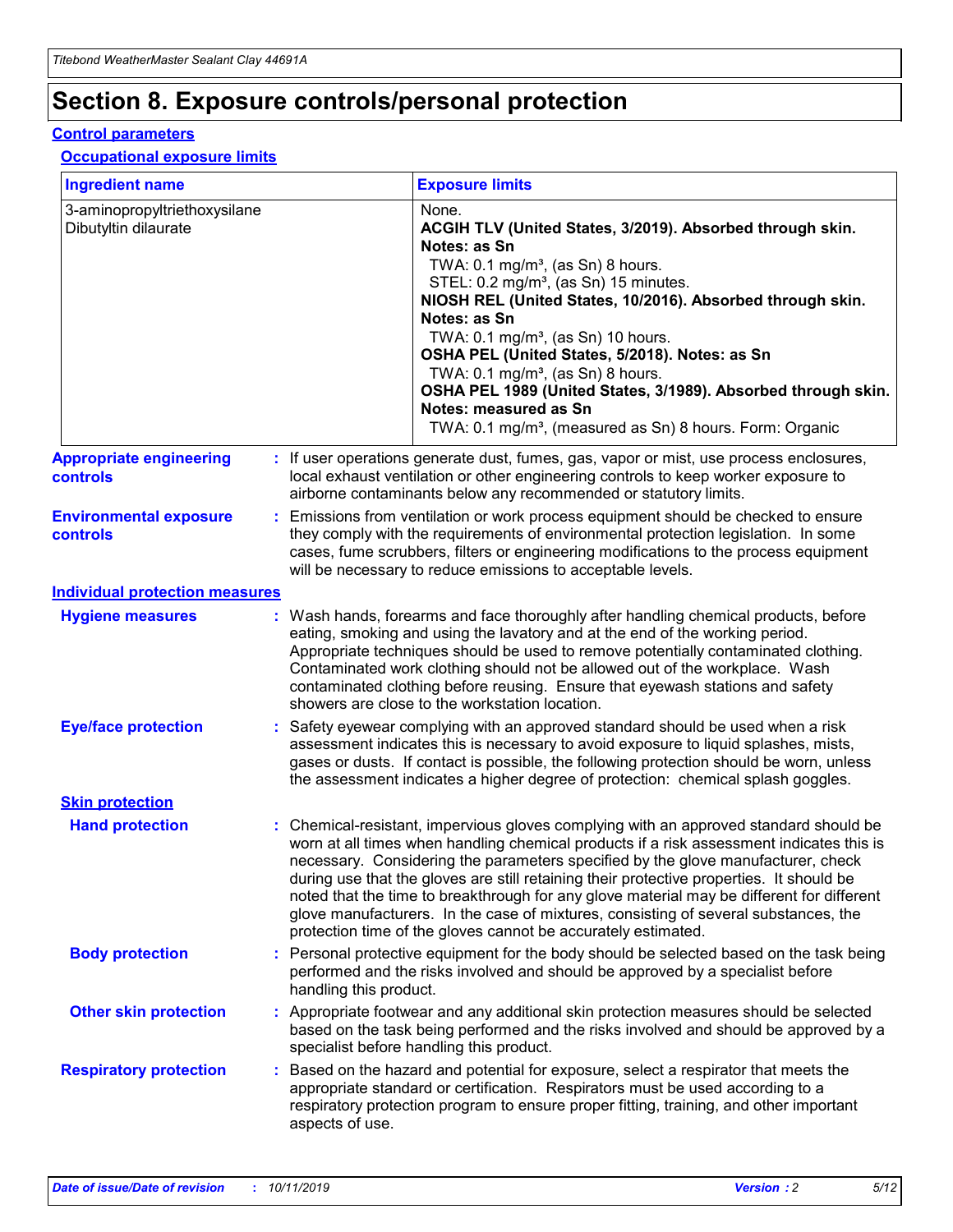### **Section 9. Physical and chemical properties**

#### **Appearance**

| <b>Physical state</b>                             | : Liquid. [Paste.]                                              |
|---------------------------------------------------|-----------------------------------------------------------------|
| Color                                             | Clay.                                                           |
| Odor                                              | : None [Slight]                                                 |
| <b>Odor threshold</b>                             | : Not available.                                                |
| рH                                                | : Not applicable.                                               |
| <b>Melting point</b>                              | : Not available.                                                |
| <b>Boiling point</b>                              | : >100°C (>212°F)                                               |
| <b>Flash point</b>                                | : Closed cup: >200°C (>392°F) [Setaflash.]                      |
| <b>Evaporation rate</b>                           | $:$ <1 (butyl acetate = 1)                                      |
| <b>Flammability (solid, gas)</b>                  | : Not available.                                                |
| Lower and upper explosive<br>(flammable) limits   | : Not available.                                                |
| <b>VOC (less water, less</b><br>exempt solvents)  | : 0 g/l                                                         |
| <b>Volatility</b>                                 | $: 0\%$ (w/w)                                                   |
| <b>Vapor density</b>                              | : Not available.                                                |
| <b>Relative density</b>                           | : 1.4329                                                        |
| <b>Solubility</b>                                 | Insoluble in the following materials: cold water and hot water. |
| <b>Solubility in water</b>                        | : Not available.                                                |
| <b>Partition coefficient: n-</b><br>octanol/water | $:$ Not available.                                              |
| <b>Auto-ignition temperature</b>                  | : Not available.                                                |
| <b>Decomposition temperature</b>                  | : Not available.                                                |
| <b>Viscosity</b>                                  |                                                                 |

### **Section 10. Stability and reactivity**

| <b>Reactivity</b>                            |    | : No specific test data related to reactivity available for this product or its ingredients.            |
|----------------------------------------------|----|---------------------------------------------------------------------------------------------------------|
| <b>Chemical stability</b>                    |    | : The product is stable.                                                                                |
| <b>Possibility of hazardous</b><br>reactions |    | : Under normal conditions of storage and use, hazardous reactions will not occur.                       |
| <b>Conditions to avoid</b>                   |    | : No specific data.                                                                                     |
| <b>Incompatible materials</b>                | ٠. | No specific data.                                                                                       |
| <b>Hazardous decomposition</b><br>products   | ÷. | Under normal conditions of storage and use, hazardous decomposition products should<br>not be produced. |

### **Section 11. Toxicological information**

### **Information on toxicological effects**

#### **Acute toxicity**

| <b>Product/ingredient name</b> | <b>Result</b>           | <b>Species</b> | <b>Dose</b>                | <b>Exposure</b> |
|--------------------------------|-------------------------|----------------|----------------------------|-----------------|
| 3-aminopropyltriethoxysilane   | <b>ILD50 Dermal</b>     | Rabbit         | 4.29 g/kg                  |                 |
| Dibutyltin dilaurate           | ILD50 Oral<br>LD50 Oral | Rat<br>Rat     | $1.57$ g/kg<br>175 $mg/kg$ |                 |
|                                |                         |                |                            |                 |

**Irritation/Corrosion**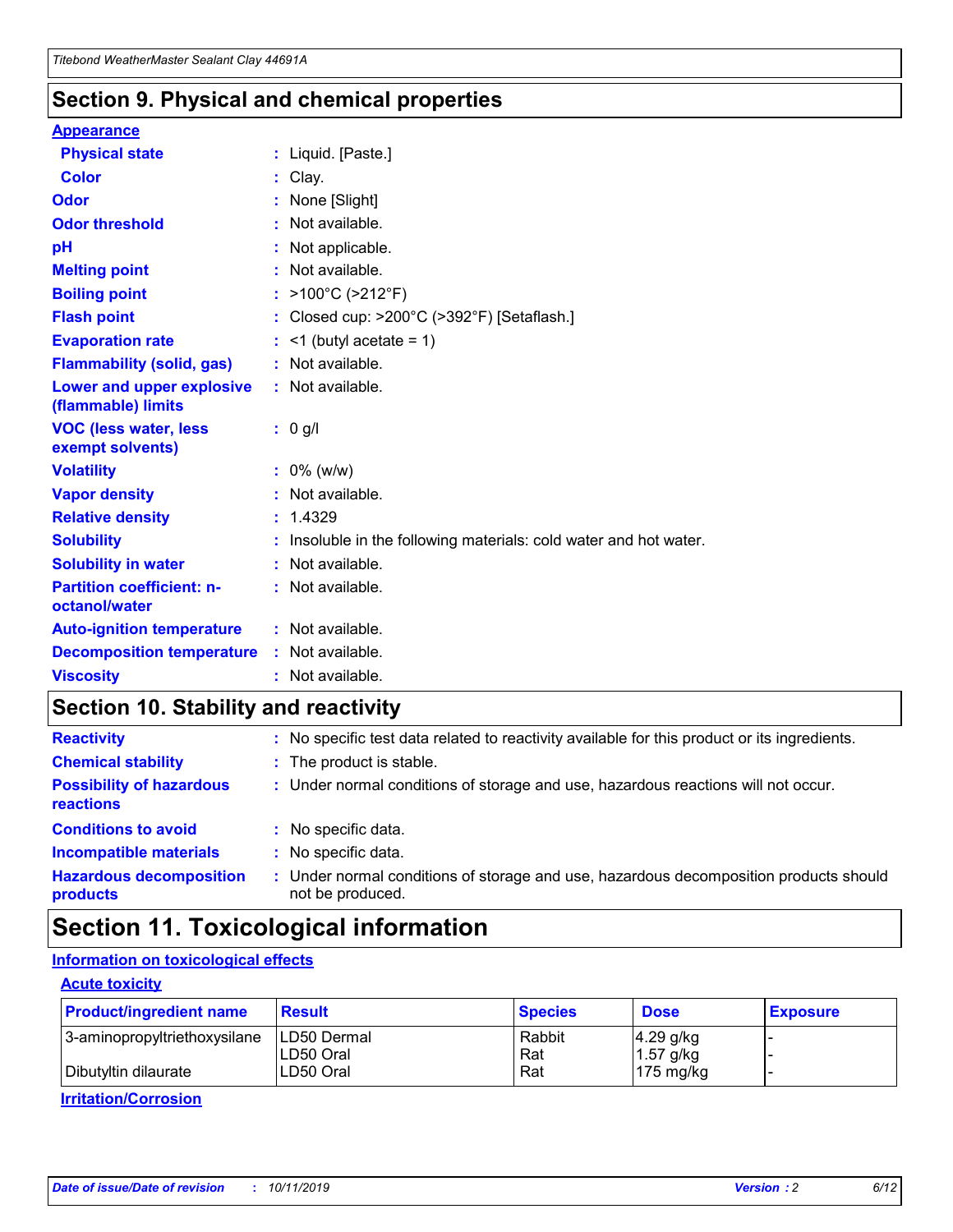## **Section 11. Toxicological information**

| <b>Product/ingredient name</b> | <b>Result</b>            | <b>Species</b> | <b>Score</b> | <b>Exposure</b>    | <b>Observation</b> |
|--------------------------------|--------------------------|----------------|--------------|--------------------|--------------------|
| 3-aminopropyltriethoxysilane   | Eyes - Mild irritant     | Rabbit         |              | $100$ mg           |                    |
|                                | Eyes - Severe irritant   | Rabbit         |              | 24 hours 750       |                    |
|                                |                          |                |              | ug                 |                    |
|                                | Skin - Severe irritant   | Rabbit         |              | 24 hours 5         | -                  |
| Dibutyltin dilaurate           | Eyes - Moderate irritant | Rabbit         |              | mg<br>24 hours 100 |                    |
|                                |                          |                |              | mg                 |                    |
|                                | Skin - Severe irritant   | Rabbit         |              | 500 mg             | -                  |

#### **Sensitization**

Not available.

#### **Mutagenicity**

Not available.

#### **Carcinogenicity**

Not available.

#### **Reproductive toxicity**

Not available.

#### **Teratogenicity**

Not available.

#### **Specific target organ toxicity (single exposure)**

Not available.

#### **Specific target organ toxicity (repeated exposure)**

| <b>Name</b>                                                                  |                                                                                                                             | <b>Category</b> | <b>Route of</b><br>exposure  | <b>Target organs</b> |
|------------------------------------------------------------------------------|-----------------------------------------------------------------------------------------------------------------------------|-----------------|------------------------------|----------------------|
| Dibutyltin dilaurate                                                         |                                                                                                                             | Category 1      | $\qquad \qquad \blacksquare$ | respiratory system   |
| <b>Aspiration hazard</b><br>Not available.                                   |                                                                                                                             |                 |                              |                      |
| <b>Information on the likely</b><br>routes of exposure                       | : Not available.                                                                                                            |                 |                              |                      |
| <b>Potential acute health effects</b>                                        |                                                                                                                             |                 |                              |                      |
| <b>Eye contact</b>                                                           | : May cause eye irritation.                                                                                                 |                 |                              |                      |
| <b>Inhalation</b>                                                            | : No known significant effects or critical hazards.                                                                         |                 |                              |                      |
| <b>Skin contact</b>                                                          | : May cause skin irritation.                                                                                                |                 |                              |                      |
| <b>Ingestion</b>                                                             | : No known significant effects or critical hazards.                                                                         |                 |                              |                      |
| Symptoms related to the physical, chemical and toxicological characteristics |                                                                                                                             |                 |                              |                      |
| <b>Eye contact</b>                                                           | : Adverse symptoms may include the following:<br>irritation<br>watering<br>redness                                          |                 |                              |                      |
| <b>Inhalation</b>                                                            | : Adverse symptoms may include the following:<br>reduced fetal weight<br>increase in fetal deaths<br>skeletal malformations |                 |                              |                      |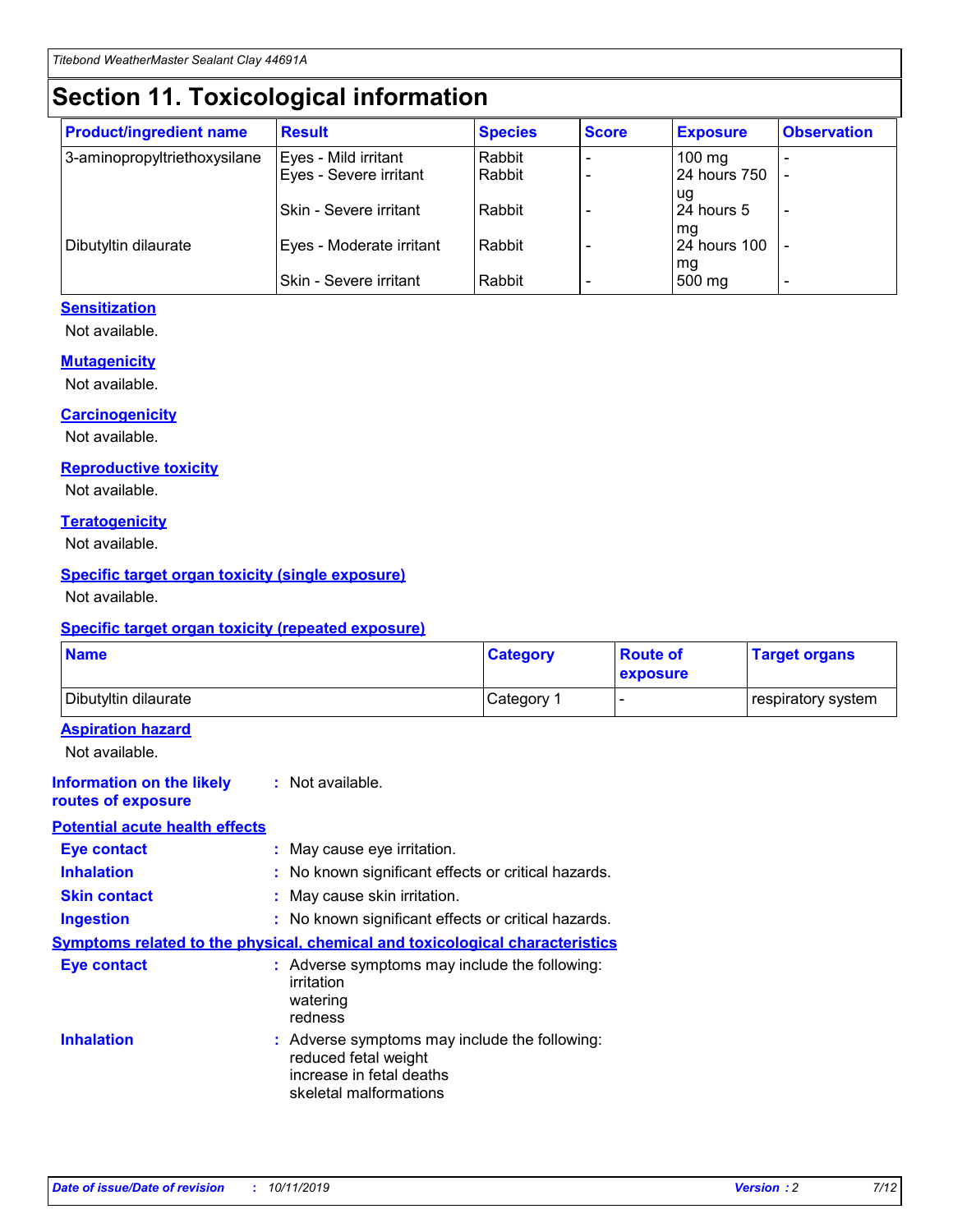## **Section 11. Toxicological information**

| <b>Skin contact</b>                     | : Adverse symptoms may include the following:<br>irritation<br>redness<br>reduced fetal weight<br>increase in fetal deaths<br>skeletal malformations |
|-----------------------------------------|------------------------------------------------------------------------------------------------------------------------------------------------------|
| <b>Ingestion</b>                        | : Adverse symptoms may include the following:<br>reduced fetal weight<br>increase in fetal deaths<br>skeletal malformations                          |
|                                         | Delayed and immediate effects and also chronic effects from short and long term exposure                                                             |
| <b>Short term exposure</b>              |                                                                                                                                                      |
| <b>Potential immediate</b><br>effects   | : Not available.                                                                                                                                     |
| <b>Potential delayed effects</b>        | : Not available.                                                                                                                                     |
| <b>Long term exposure</b>               |                                                                                                                                                      |
| <b>Potential immediate</b><br>effects   | : Not available.                                                                                                                                     |
| <b>Potential delayed effects</b>        | : Not available.                                                                                                                                     |
| <b>Potential chronic health effects</b> |                                                                                                                                                      |
| Not available.                          |                                                                                                                                                      |
| <b>General</b>                          | : Once sensitized, a severe allergic reaction may occur when subsequently exposed to<br>very low levels.                                             |
| <b>Carcinogenicity</b>                  | : No known significant effects or critical hazards.                                                                                                  |
| <b>Mutagenicity</b>                     | No known significant effects or critical hazards.                                                                                                    |
| <b>Teratogenicity</b>                   | May damage the unborn child.                                                                                                                         |
| <b>Developmental effects</b>            | No known significant effects or critical hazards.                                                                                                    |
| <b>Fertility effects</b>                | : May damage fertility.                                                                                                                              |
| <b>Numerical measures of toxicity</b>   |                                                                                                                                                      |
| <b>Acute toxicity estimates</b>         |                                                                                                                                                      |
|                                         |                                                                                                                                                      |

Not available.

## **Section 12. Ecological information**

#### **Toxicity**

| <b>Product/ingredient name</b> | <b>Result</b>                     | <b>Species</b>                       | <b>Exposure</b> |
|--------------------------------|-----------------------------------|--------------------------------------|-----------------|
| Dibutyltin dilaurate           | Chronic EC10 > 2 mg/l Fresh water | Algae - Scenedesmus<br>I subspicatus | l 96 hours      |

### **Persistence and degradability**

| <b>Product/ingredient name</b> | <b>Test</b>                                                                    | <b>Result</b>  |                   | <b>Dose</b> | <b>Inoculum</b>         |
|--------------------------------|--------------------------------------------------------------------------------|----------------|-------------------|-------------|-------------------------|
| Dibutyltin dilaurate           | OECD 301F<br>Ready<br>Biodegradability -<br>Manometric<br>Respirometry<br>Test | 23 % - 28 days |                   |             |                         |
| <b>Product/ingredient name</b> | <b>Aquatic half-life</b>                                                       |                | <b>Photolysis</b> |             | <b>Biodegradability</b> |
| Dibutyltin dilaurate           |                                                                                |                |                   |             | Inherent                |

### **Bioaccumulative potential**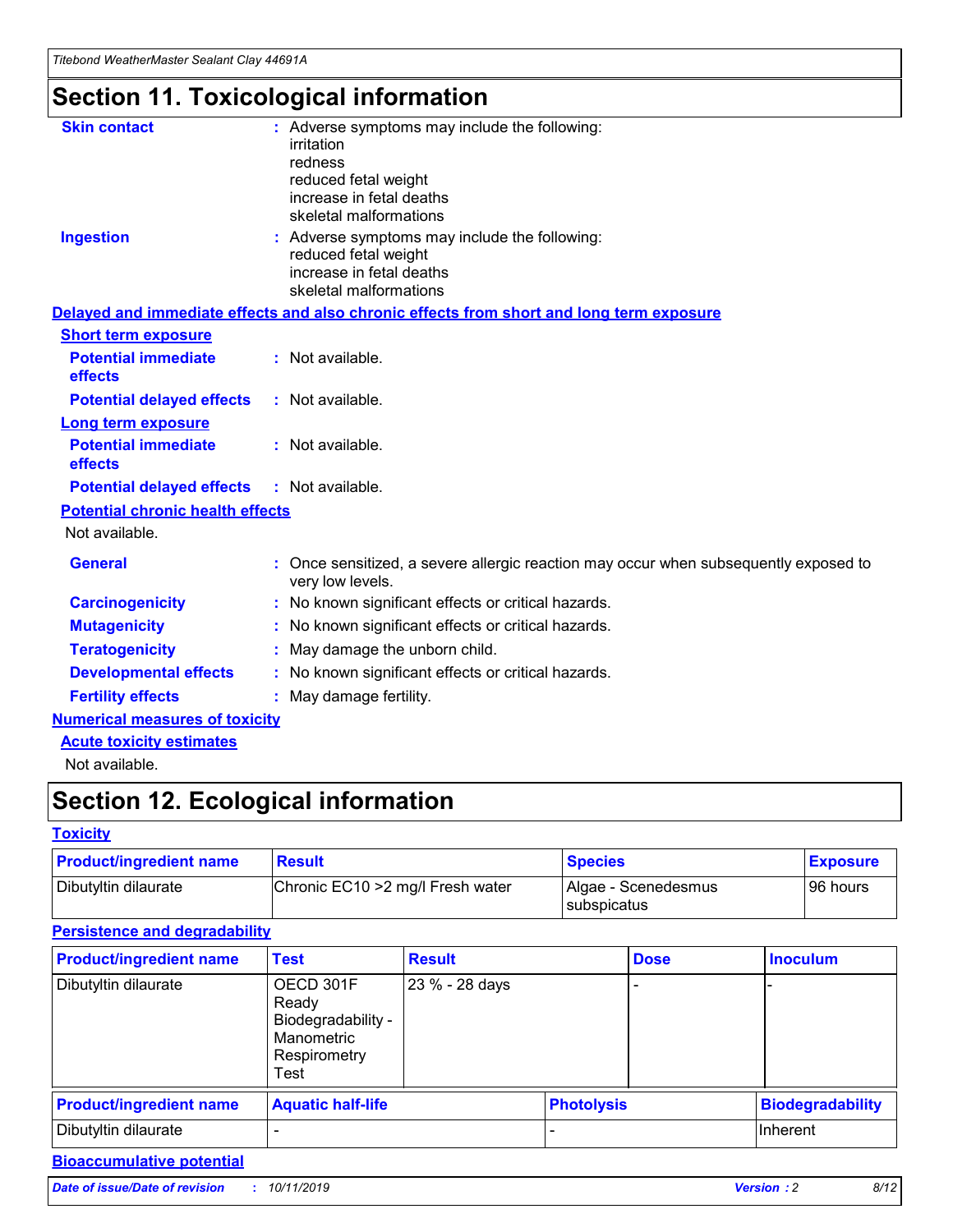## **Section 12. Ecological information**

| <b>Product/ingredient name</b>                       | ∣LoqP <sub>ow</sub> | <b>BCF</b>  | <b>Potential</b> |
|------------------------------------------------------|---------------------|-------------|------------------|
| 3-aminopropyltriethoxysilane<br>Dibutyltin dilaurate | 4.44                | 3.4<br>2.91 | low<br>low       |

#### **Mobility in soil**

| <i></i>                                                       |                                                     |
|---------------------------------------------------------------|-----------------------------------------------------|
| <b>Soil/water partition</b><br>coefficient (K <sub>oc</sub> ) | : Not available.                                    |
| <b>Other adverse effects</b>                                  | : No known significant effects or critical hazards. |

### **Section 13. Disposal considerations**

**Disposal methods :**

The generation of waste should be avoided or minimized wherever possible. Disposal of this product, solutions and any by-products should at all times comply with the requirements of environmental protection and waste disposal legislation and any regional local authority requirements. Dispose of surplus and non-recyclable products via a licensed waste disposal contractor. Waste should not be disposed of untreated to the sewer unless fully compliant with the requirements of all authorities with jurisdiction. Waste packaging should be recycled. Incineration or landfill should only be considered when recycling is not feasible. This material and its container must be disposed of in a safe way. Care should be taken when handling emptied containers that have not been cleaned or rinsed out. Empty containers or liners may retain some product residues. Avoid dispersal of spilled material and runoff and contact with soil, waterways, drains and sewers.

## **Section 14. Transport information**

|                                      | <b>DOT</b><br><b>Classification</b> | <b>TDG</b><br><b>Classification</b> | <b>Mexico</b><br><b>Classification</b> | <b>ADR/RID</b>           | <b>IMDG</b>              | <b>IATA</b>    |
|--------------------------------------|-------------------------------------|-------------------------------------|----------------------------------------|--------------------------|--------------------------|----------------|
| <b>UN number</b>                     | Not regulated.                      | Not regulated.                      | Not regulated.                         | Not regulated.           | Not regulated.           | Not regulated. |
| <b>UN proper</b><br>shipping name    | $\blacksquare$                      |                                     |                                        |                          |                          |                |
| <b>Transport</b><br>hazard class(es) | $\blacksquare$                      | $\overline{\phantom{a}}$            | $\overline{\phantom{a}}$               | $\overline{\phantom{a}}$ | $\overline{\phantom{a}}$ | $\blacksquare$ |
| <b>Packing group</b>                 | $\overline{\phantom{a}}$            | -                                   | -                                      | -                        |                          | -              |
| <b>Environmental</b><br>hazards      | No.                                 | No.                                 | No.                                    | No.                      | No.                      | No.            |

## **Section 15. Regulatory information**

#### **U.S. Federal regulations**

#### **SARA 302/304**

#### **Composition/information on ingredients**

No products were found.

**SARA 304 RQ :** Not applicable.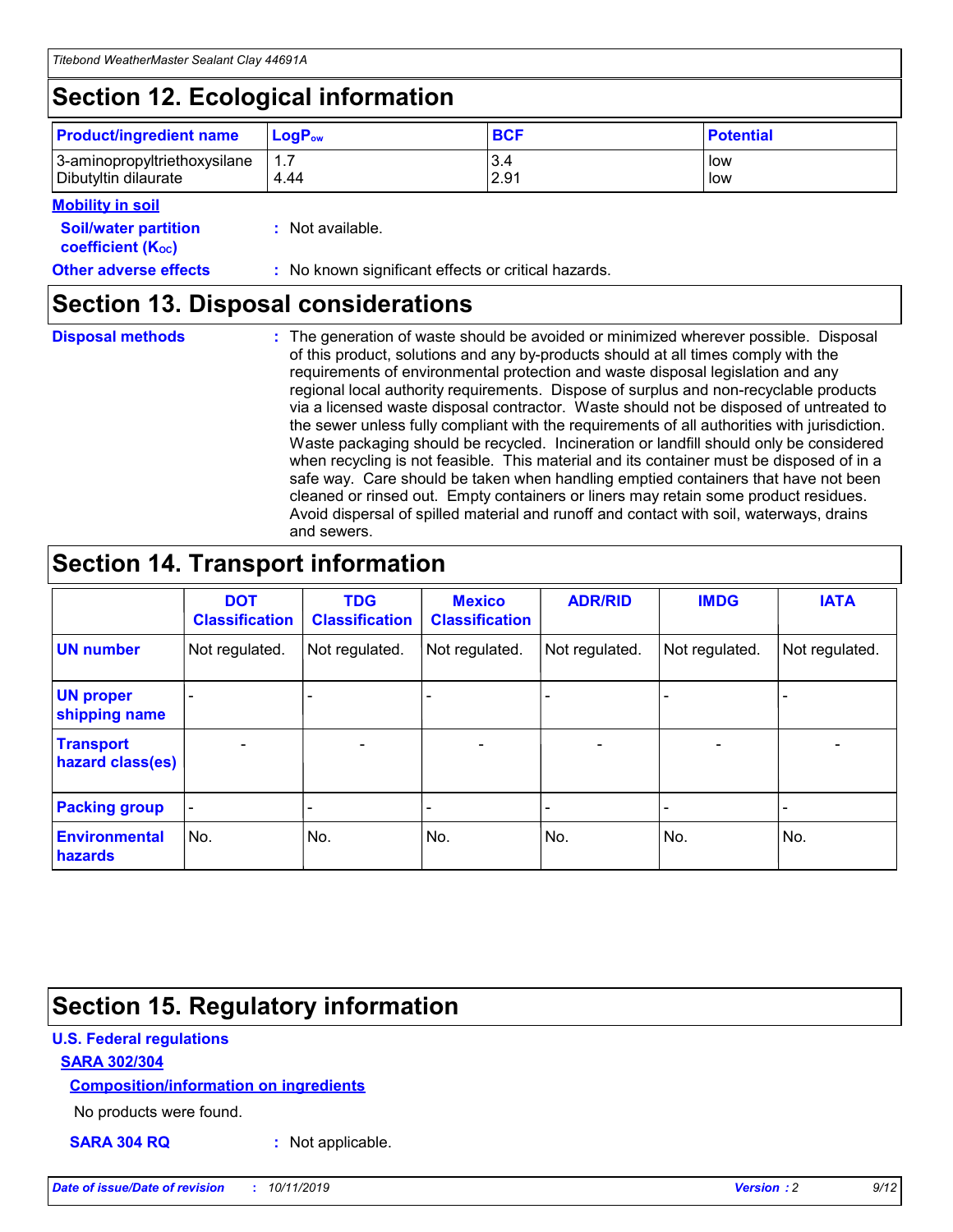## **Section 15. Regulatory information**

#### **SARA 311/312**

**Classification :** EYE IRRITATION - Category 2B SKIN SENSITIZATION - Category 1 TOXIC TO REPRODUCTION (Fertility) - Category 1B TOXIC TO REPRODUCTION (Unborn child) - Category 1B

#### **Composition/information on ingredients**

| <b>Name</b>                  | $\frac{9}{6}$ | <b>Classification</b>                                                                                            |
|------------------------------|---------------|------------------------------------------------------------------------------------------------------------------|
| 3-aminopropyltriethoxysilane | $\leq$ 3      | <b>FLAMMABLE LIQUIDS - Category 4</b><br><b>ACUTE TOXICITY (oral) - Category 4</b>                               |
|                              |               | SKIN IRRITATION - Category 2<br>EYE IRRITATION - Category 2A                                                     |
| Dibutyltin dilaurate         | ≤0.3          | ACUTE TOXICITY (oral) - Category 3<br>SKIN CORROSION - Category 1C                                               |
|                              |               | SERIOUS EYE DAMAGE - Category 1<br>SKIN SENSITIZATION - Category 1<br><b>GERM CELL MUTAGENICITY - Category 2</b> |
|                              |               | TOXIC TO REPRODUCTION (Fertility) - Category 1B<br>TOXIC TO REPRODUCTION (Unborn child) - Category 1B            |
|                              |               | SPECIFIC TARGET ORGAN TOXICITY (REPEATED<br>EXPOSURE) (respiratory system) - Category 1                          |

#### **State regulations**

| <b>Massachusetts</b> | : None of the components are listed. |
|----------------------|--------------------------------------|
| <b>New York</b>      | : None of the components are listed. |
| <b>New Jersey</b>    | : None of the components are listed. |
| Pennsylvania         | : None of the components are listed. |

#### **California Prop. 65**

**A** WARNING: This product can expose you to methanol, which is known to the State of California to cause birth defects or other reproductive harm. For more information go to www.P65Warnings.ca.gov.

| <b>Ingredient name</b> | No significant risk Maximum<br>level | acceptable dosage<br>level |
|------------------------|--------------------------------------|----------------------------|
| methanol               |                                      | Yes.                       |

#### **International regulations**

**Chemical Weapon Convention List Schedules I, II & III Chemicals** Not listed.

#### **Montreal Protocol**

Not listed.

**Stockholm Convention on Persistent Organic Pollutants**

Not listed.

### **UNECE Aarhus Protocol on POPs and Heavy Metals**

Not listed.

#### **Inventory list**

### **China :** All components are listed or exempted.

**United States TSCA 8(b) inventory :** All components are active or exempted.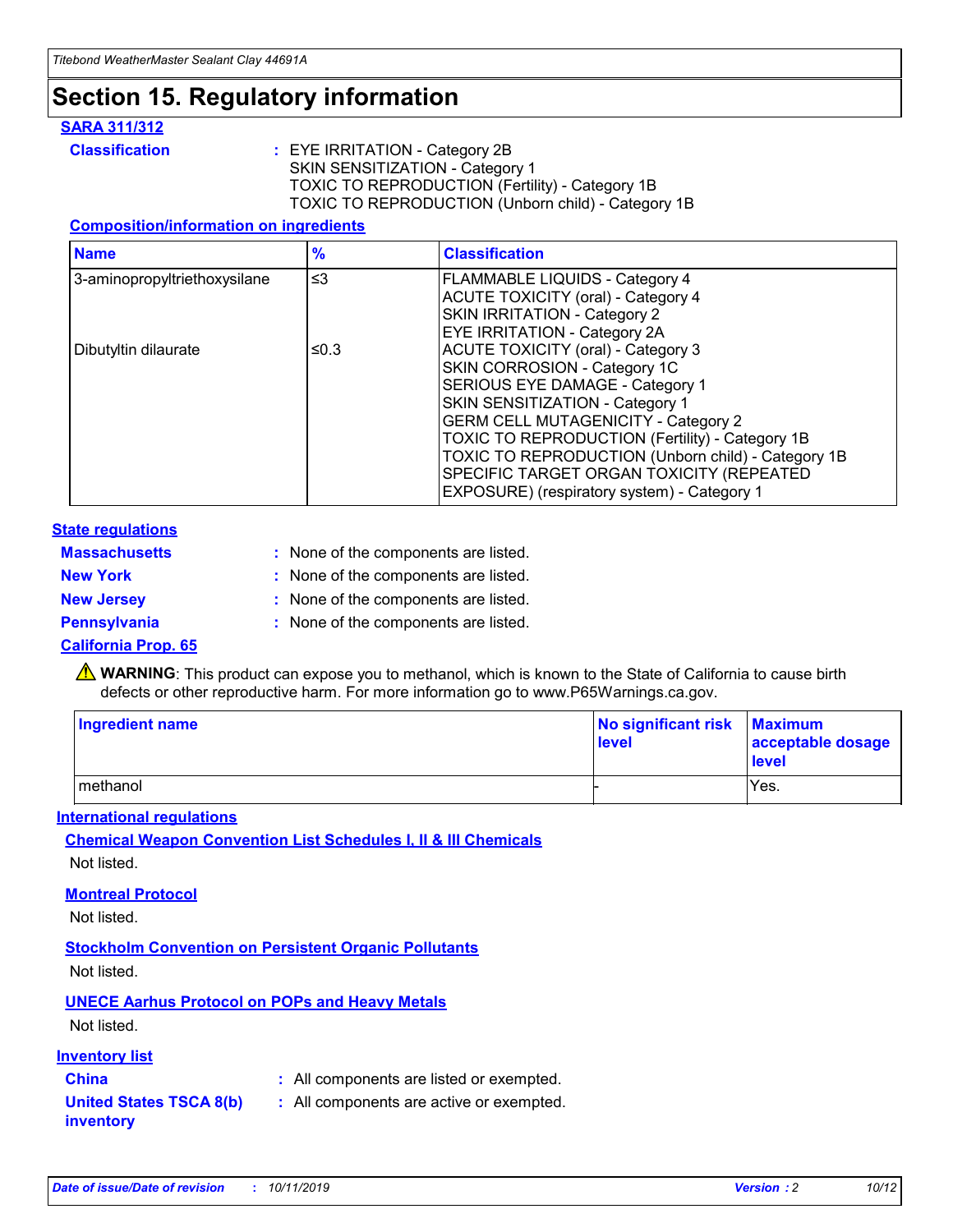## **Section 16. Other information**

**Hazardous Material Information System (U.S.A.)**



**Caution: HMIS® ratings are based on a 0-4 rating scale, with 0 representing minimal hazards or risks, and 4 representing significant hazards or risks. Although HMIS® ratings and the associated label are not required on SDSs or products leaving a facility under 29 CFR 1910.1200, the preparer may choose to provide them. HMIS® ratings are to be used with a fully implemented HMIS® program. HMIS® is a registered trademark and service mark of the American Coatings Association, Inc.**

**The customer is responsible for determining the PPE code for this material. For more information on HMIS® Personal Protective Equipment (PPE) codes, consult the HMIS® Implementation Manual.**

#### **National Fire Protection Association (U.S.A.)**



**Reprinted with permission from NFPA 704-2001, Identification of the Hazards of Materials for Emergency Response Copyright ©1997, National Fire Protection Association, Quincy, MA 02269. This reprinted material is not the complete and official position of the National Fire Protection Association, on the referenced subject which is represented only by the standard in its entirety.**

**Copyright ©2001, National Fire Protection Association, Quincy, MA 02269. This warning system is intended to be interpreted and applied only by properly trained individuals to identify fire, health and reactivity hazards of chemicals. The user is referred to certain limited number of chemicals with recommended classifications in NFPA 49 and NFPA 325, which would be used as a guideline only. Whether the chemicals are classified by NFPA or not, anyone using the 704 systems to classify chemicals does so at their own risk.**

#### **Procedure used to derive the classification**

| <b>Classification</b>                                                                                                                                                                  |                                                                                                                                                                                                                                                                   | <b>Justification</b>                                                                                                                                                                                                                                                                                       |  |
|----------------------------------------------------------------------------------------------------------------------------------------------------------------------------------------|-------------------------------------------------------------------------------------------------------------------------------------------------------------------------------------------------------------------------------------------------------------------|------------------------------------------------------------------------------------------------------------------------------------------------------------------------------------------------------------------------------------------------------------------------------------------------------------|--|
| <b>EYE IRRITATION - Category 2B</b><br>SKIN SENSITIZATION - Category 1<br><b>TOXIC TO REPRODUCTION (Fertility) - Category 1B</b><br>TOXIC TO REPRODUCTION (Unborn child) - Category 1B |                                                                                                                                                                                                                                                                   | Expert judgment<br>Expert judgment<br>Expert judgment<br>Expert judgment                                                                                                                                                                                                                                   |  |
| <b>History</b>                                                                                                                                                                         |                                                                                                                                                                                                                                                                   |                                                                                                                                                                                                                                                                                                            |  |
| <b>Date of printing</b>                                                                                                                                                                | : 4/22/2022                                                                                                                                                                                                                                                       |                                                                                                                                                                                                                                                                                                            |  |
| Date of issue/Date of<br>revision                                                                                                                                                      | : 10/11/2019                                                                                                                                                                                                                                                      |                                                                                                                                                                                                                                                                                                            |  |
| Date of previous issue                                                                                                                                                                 | : 10/16/2020                                                                                                                                                                                                                                                      |                                                                                                                                                                                                                                                                                                            |  |
| <b>Version</b>                                                                                                                                                                         | $\therefore$ 2                                                                                                                                                                                                                                                    |                                                                                                                                                                                                                                                                                                            |  |
| <b>Key to abbreviations</b>                                                                                                                                                            | $\therefore$ ATE = Acute Toxicity Estimate<br><b>BCF</b> = Bioconcentration Factor<br>IATA = International Air Transport Association<br><b>IBC</b> = Intermediate Bulk Container<br><b>IMDG = International Maritime Dangerous Goods</b><br>$UN = United Nations$ | GHS = Globally Harmonized System of Classification and Labelling of Chemicals<br>LogPow = logarithm of the octanol/water partition coefficient<br>MARPOL = International Convention for the Prevention of Pollution From Ships, 1973<br>as modified by the Protocol of 1978. ("Marpol" = marine pollution) |  |